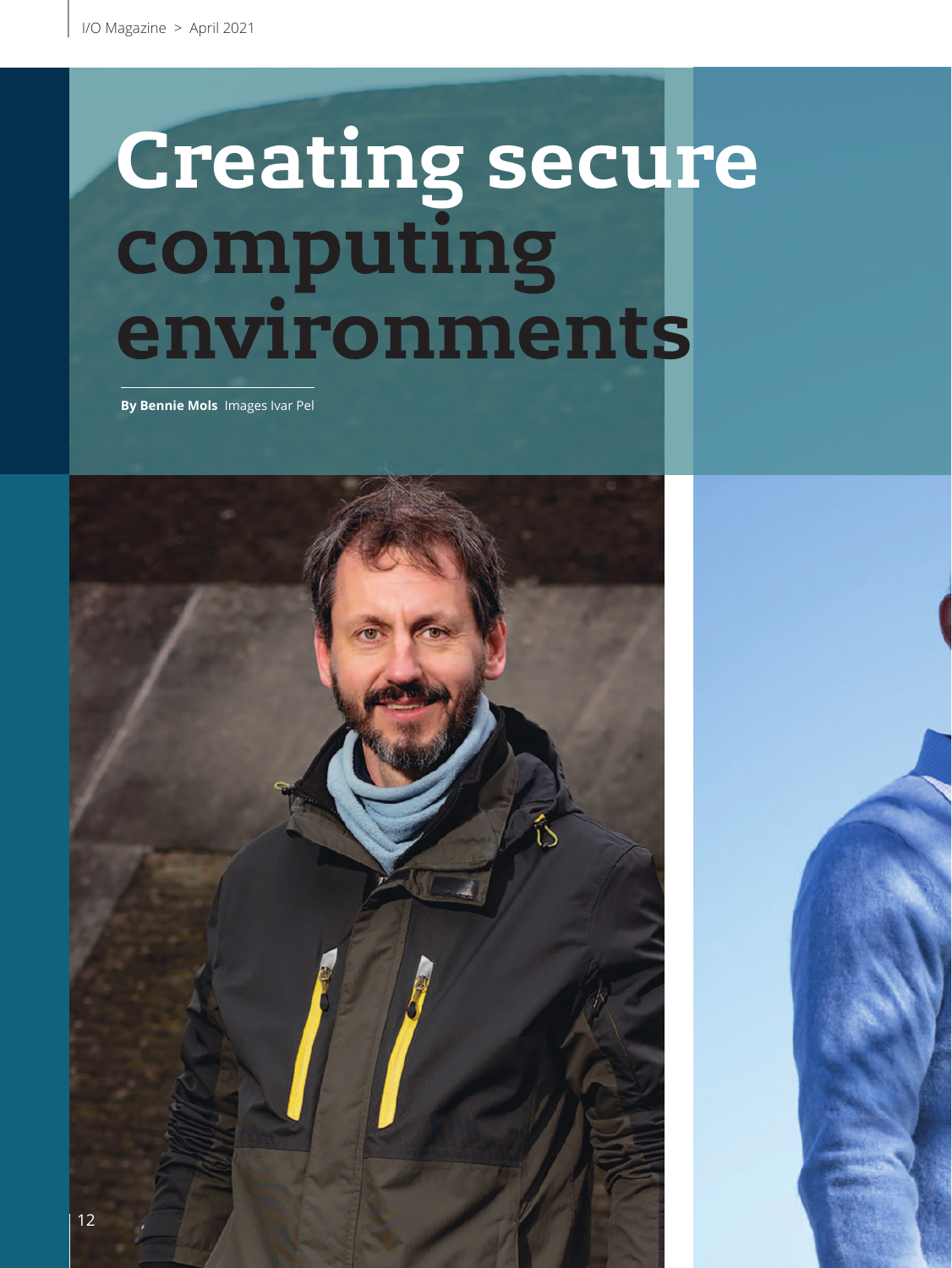#### RESEARCH FIELD

Formal methods; cyber-physical system security (including hardware security); secure processor technology and key management; machine learning and security

### INSTITUTION

Centrum Wiskunde & Informatica (CWI) based at Amsterdam Science Park. CWI is part of the Institutes Organisation of NWO.

#### EMPLOYEES

- 3 Professors
- 1 tenure track researcher
- 3 scientific programmers
- 5 PhD students

#### **WEBSITE**

CWI research group computer security: www.cwi.nl/research/groups/computer-security

Dutch Secure Autonomous Cloud: portals.project.cwi.nl/dutch-secure-autonomous-cloud/



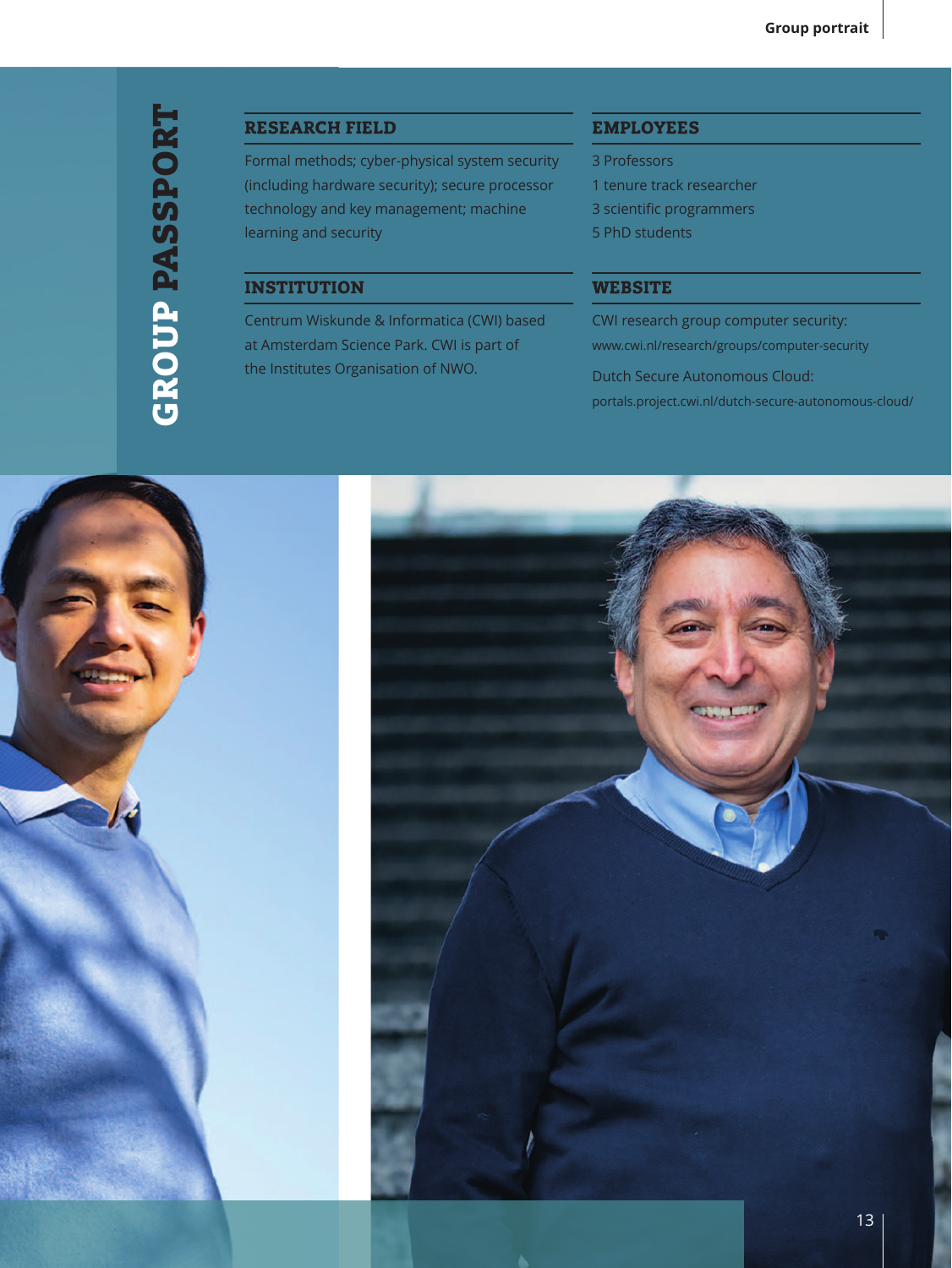

**Modern computing environments can have many points of attacks from hackers. Proving that certain attacks can never be possible is the aim of the new CWI research group Computer Security.**

After 18 years of working in the USA, Marten van Dijk returned to the Netherlands, where, in June 2020, he started to lead the new research group Computer Security at the Centrum Wiskunde & Informatica (CWI). 'Being given the opportunity to establish my own research group is a fantastic challenge', says van Dijk. 'I worked for many years at MIT's computer science and AI lab, CSAIL. The motto there was: shoot for the stars. I feel that we can do the same at CWI.'

Van Dijk's new Computer Security group is an extension of the CWI Formal Methods group, which has a long history. Van Dijk's aim is to use the same rigorous style of thinking that characterises formal methods to create secure computing environments. Van Dijk: 'Let's say you want to fill in your tax papers on a virtual desktop that runs in the cloud. Then you want to be sure that by running it in the cloud, you don't create any extra security risk.'

As tests can never prove that a computing environment is secure, rigorous analysis is needed. It's just much harder to apply it to a complex computing environment, which has many possible points of attack, then to a cryptographic protocol. That's the big challenge of the Computer Security group. Apart from the Formal Methods subgroup, the new research group has three other subgroups: cyber-physical system security, secure processor technology and key management, and machine learning and security. Van Dijk himself has worked in all these fields. 'My expertise is new for the Netherlands', he says. 'And what we do at CWI is also complementary to what happens at the Dutch universities.'

One of his ambitions is to create a Dutch Autonomous Secure Cloud (DUSAC), for which he is already collaborating with academics from the computer security and computer systems community in the Netherlands. Van Dijk: 'Europe depends too much on American tech companies. It's vitally important that we develop our own secure computing environment in the Netherlands. I hope that in five to ten years DUSAC will be a reality, and that we will have managed to make it interdisciplinary by incorporating legal, policy and economic aspects of computing security. People from academia and businesses who want to join are welcome to contact us.'

## Protect land against water

Leader of the cyber-physical system security subgroup is the Chinese tenure track researcher Chenglu Jin. 'In my research, I am interested in securing critical infrastructure systems, like the flood defence in Zeeland', says Jin. He did his PhD research with van Dijk in the USA and considered it a great opportunity to help build a new research group at CWI. Jin: 'Marten and I share the same security philosophy. Furthermore, the Netherlands has top researchers working on critical infrastructure systems protecting land from water.'